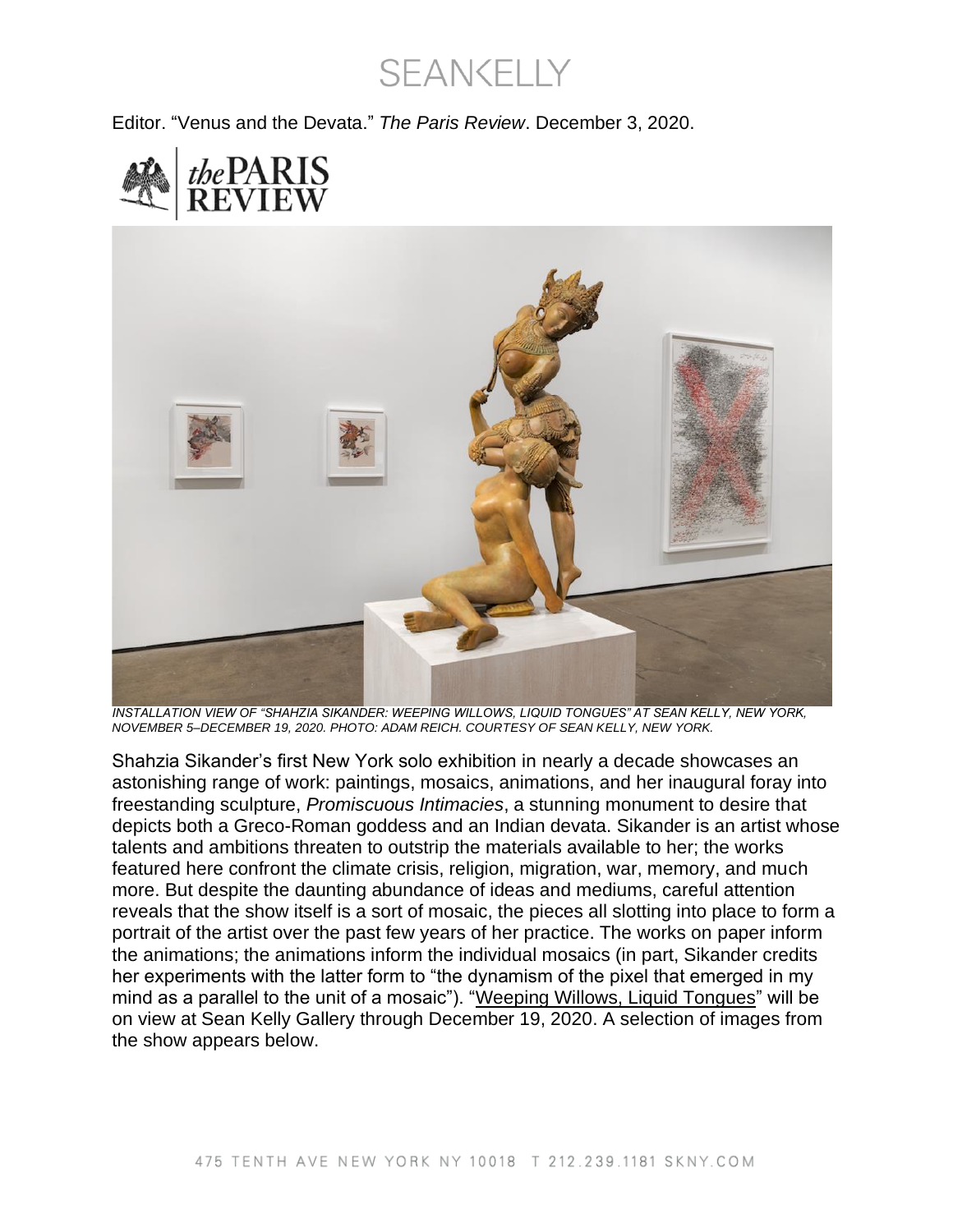

*SHAHZIA SIKANDER, DOUBLE SIGHT, 2018, GLASS MOSAIC WITH PATINATED BRASS FRAME, 63 1/4 X 44 1/4″. © SHAHZIA SIKANDER PHOTO: JASON WYCHE. COURTESY OF SEAN KELLY, NEW YORK*



SHAHZIA SIKANDER, AROSE, 2019–2020, INK AND GOUACHE ON PAPER, 76 X 51″. © SHAHZIA SIKANDER. PHOTO: ADAM REICH. COURTESY OF SEAN KELLY, NEW YORK.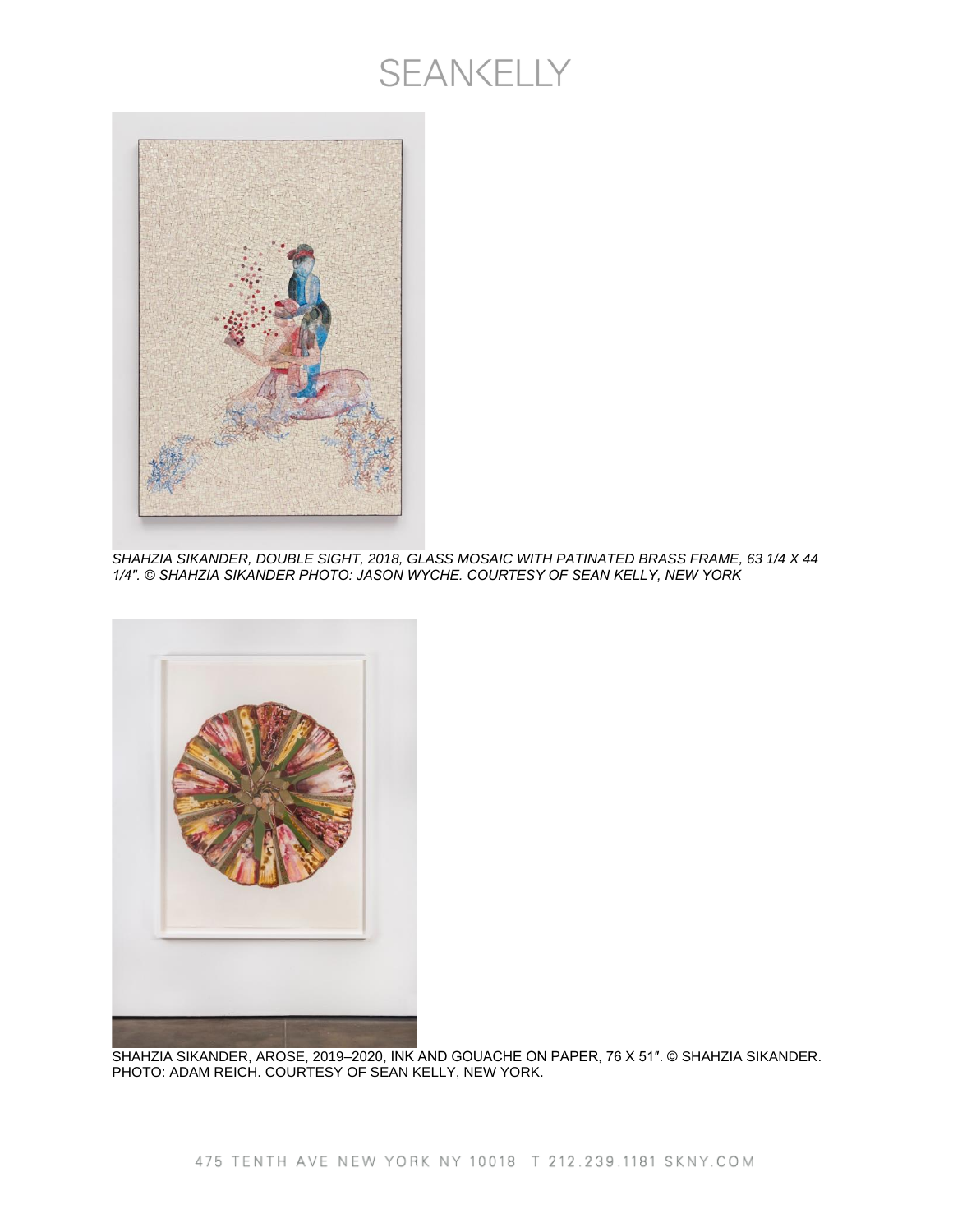

*SHAHZIA SIKANDER, OIL AND POPPIES, 2019–2020, INK AND GOUACHE ON PAPER, 98 X 51″. © SHAHZIA SIKANDER. PHOTO: ADAM REICH. COURTESY OF SEAN KELLY, NEW YORK.*



*SHAHZIA SIKANDER, KINSHIP, 2019–2020, INK AND GOUACHE ON PAPER, 60 X 96″. © SHAHZIA SIKANDER. PHOTO: ADAM REICH. COURTESY OF SEAN KELLY, NEW YORK.*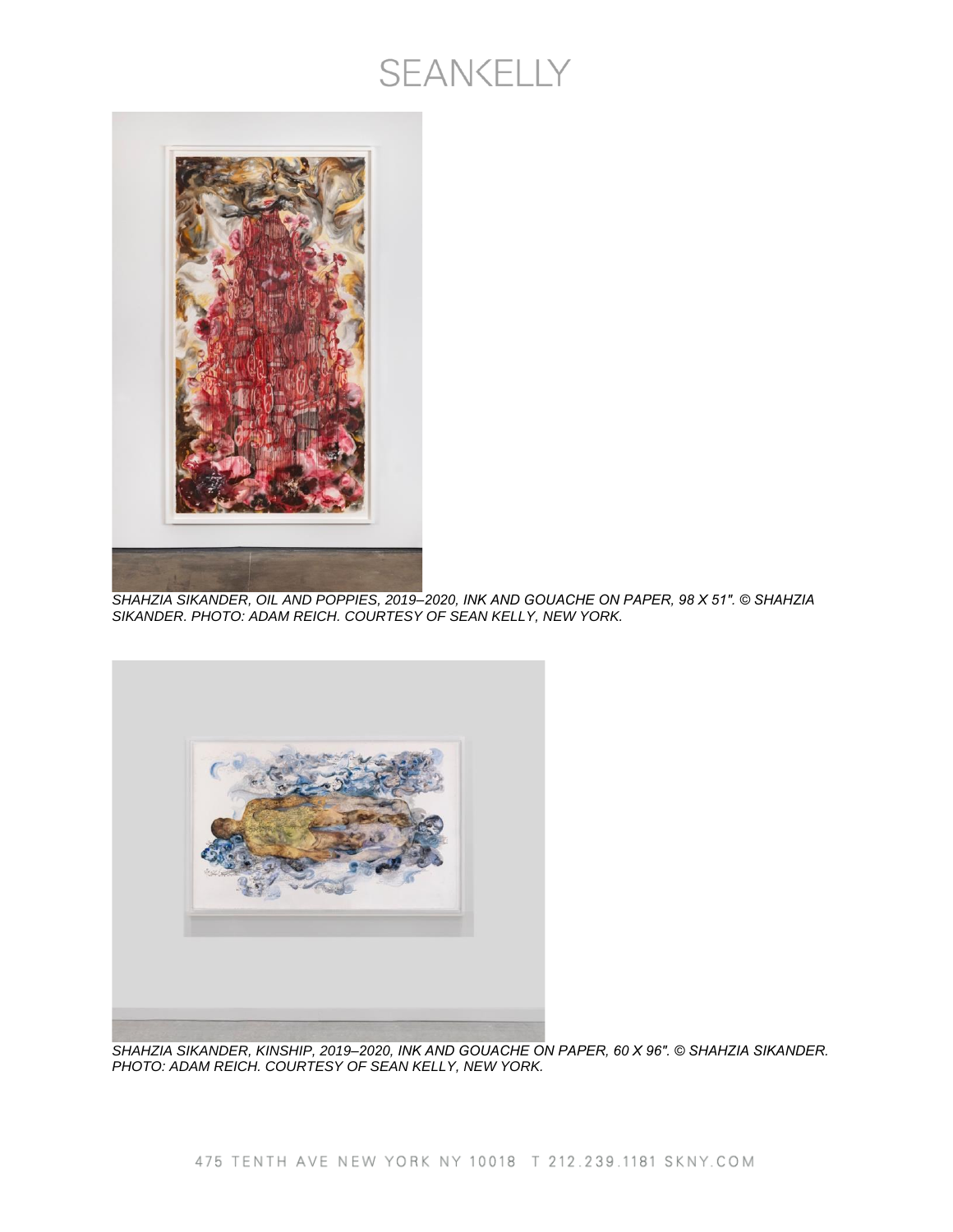

*SHAHZIA SIKANDER, THE PERENNIAL GAZE, 2018, GLASS MOSAIC MOUNTED ON PLYWOOD IN BRASS FRAME, 70 1/4 X 43 1/4″. © SHAHZIA SIKANDER. PHOTO: JASON WYCHE. COURTESY OF SEAN KELLY, NEW YORK.*



*INSTALLATION VIEW OF "SHAHZIA SIKANDER: WEEPING WILLOWS, LIQUID TONGUES" AT SEAN KELLY, NEW YORK, NOVEMBER 5–DECEMBER 19, 2020. PHOTO: ADAM REICH. COURTESY OF SEAN KELLY, NEW YORK.*